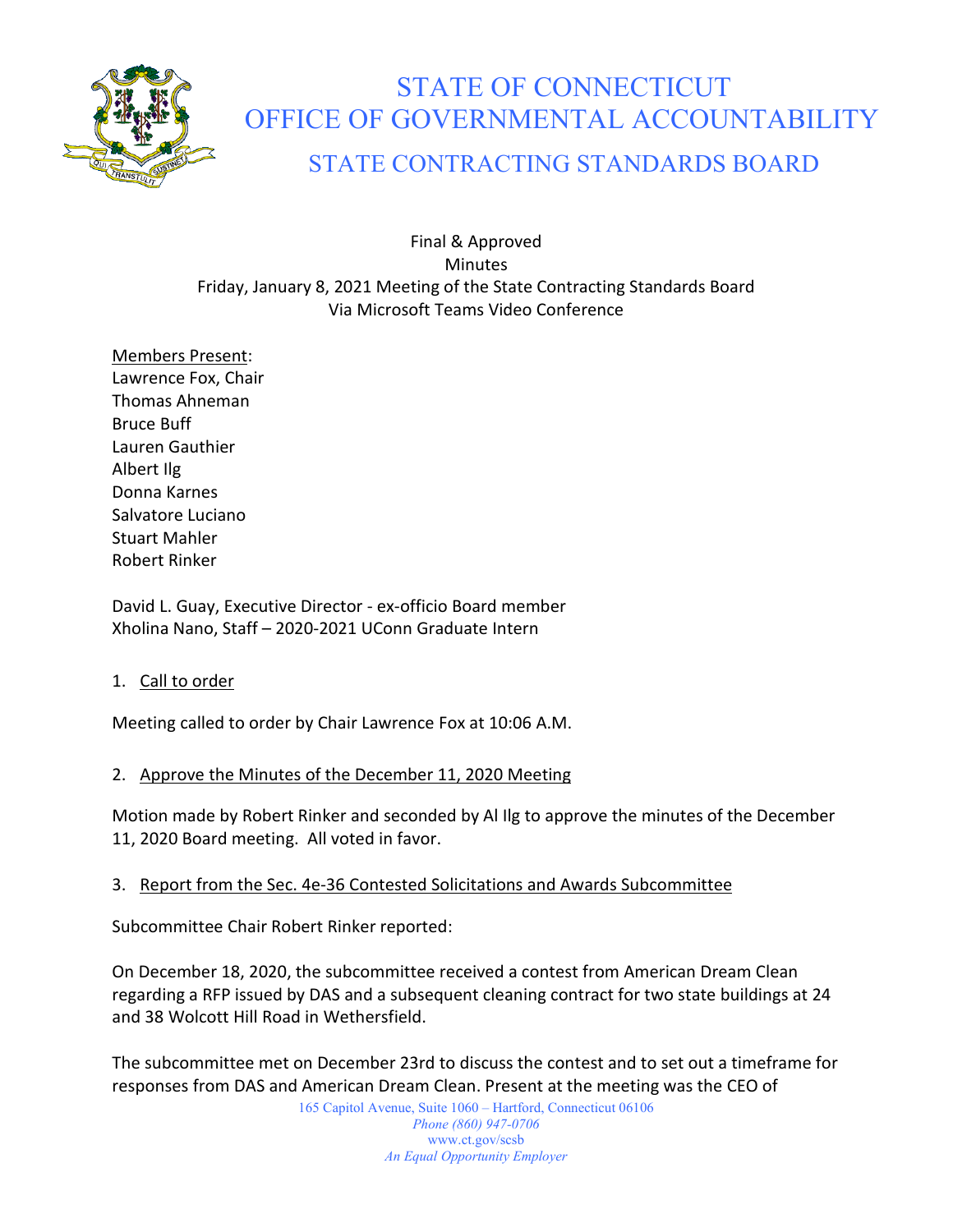American Dream Clean, DAS, and the Attorney General's office. DAS responded to the subcommittee's request for information on January 6, 2021. American Dream Clean has until January 11th to submit information regarding DAS's response. American Dream Clean has subsequently requested a full one week's extension to respond because of pending FOIA request. As chair of the subcommittee, I denied this request. The denial was because the subcommittee has no statutory authority to extend its deadline for issuing its decision. The subcommittee has to issue its decision no later than January 17th.

American Dream Clean made certain allegations regarding corruption and bid rigging. The subcommittee voted to advise both the Attorney General and Chief State's Attorney regarding these allegations and a letter was sent to both.

The subcommittee will meet again on January 13th to discuss this matter and will issue its decision by January 17th.

#### 4. Privatization Contract Committee Report

Committee Chair Lawrence Fox reported that no matters were pending before the Committee.

#### 5. Work Group Reports

#### a. Report from Audit Work Group

Audit Work Group Chair Thomas Ahneman reported:

Two tasks from previous audits remain to be accomplished.

- Sending out the request to the FY 2017 audited agencies for an update on the status of the Board's recommendation.
- Sending out to all agencies a communication of our findings concerning, CEE's, resultsbased accountability and training.

Chair Ahneman reported that the Work Group will elevate two 2019 compliance reports to the Board for acceptance at the February 5, 2021 meeting.

- Department of Ageing and Disability Services
- Agricultural Experiment Station

165 Capitol Avenue, Suite 1060 – Hartford, Connecticut 06106 *Phone (860) 947-0706*  www.ct.gov/scsb *An Equal Opportunity Employer*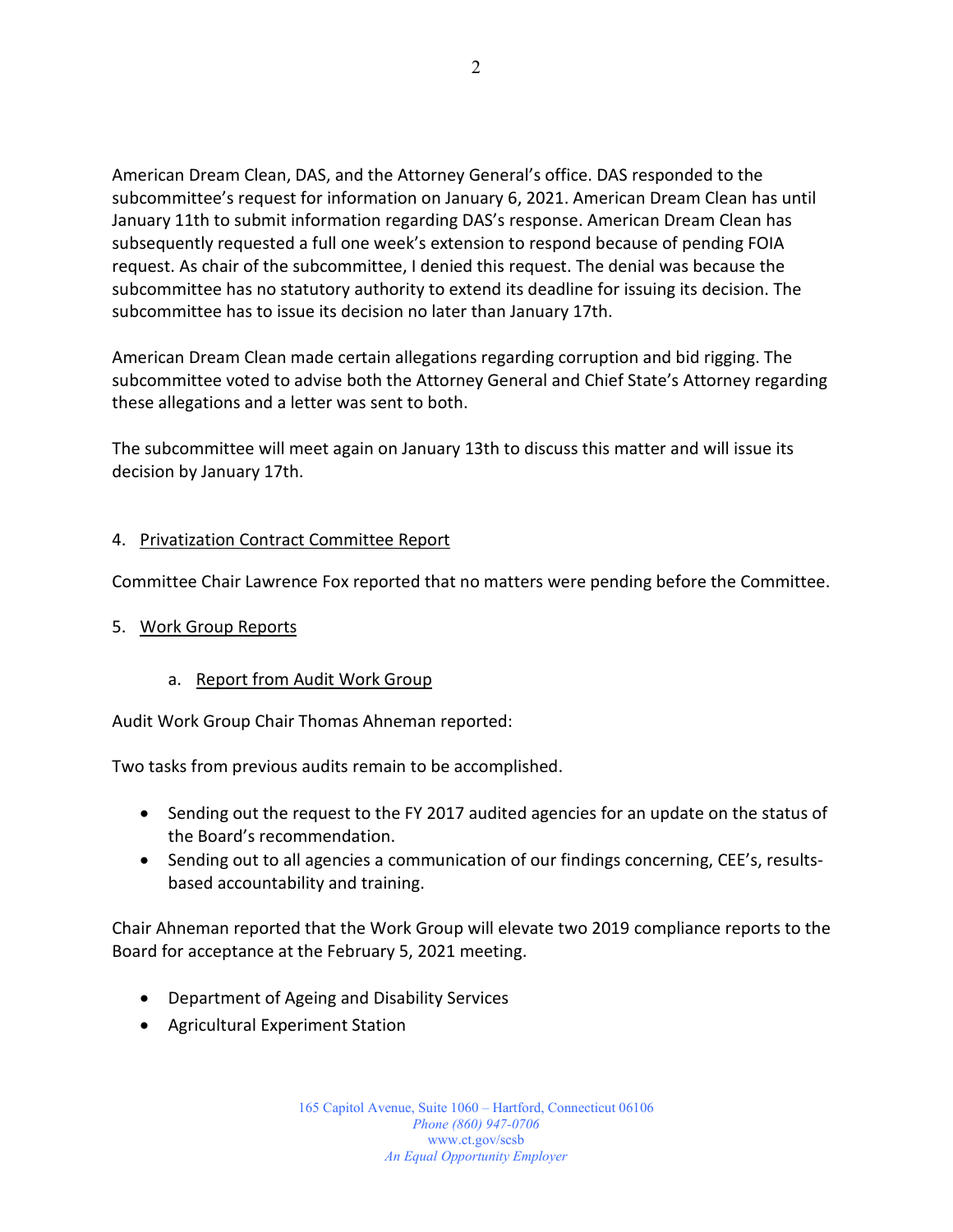Chair Ahneman reported that the Work Group discussed preliminary compliance reports, that have follow-up questions to be communicated to the agencies.

- Department of Emergency Services and Public Protection
- Division of Criminal Justice
- Workers' Compensation Commission

Chair Ahneman noted that the Audit Work Group is seeing reoccurring themes.

- Issues with transparency, accountability and results-based outcomes responses.
- Issues with Department of Administrative Services (DAS) master contracts.

Chair Ahneman reported that the Audit Work Group would like to see the Board look at a standard for transparency, accountability and results-based outcomes.

#### b. Data Analysis Work Group

Executive Director Guay reported for the absent Chair Alfred Bertoline, reading the notes provided by Chair Bertoline.

- i. Move forward on UCONN benchmarking study
- ii. Move forward on projects not completed due to COVID-19 (Public Act 19- 117)
	- 1. Post all waiver requests on state contracting portal
	- 2. January 15 of every year OPM to report on how many waiver requests received during the year and justification for granting or denying the request
	- 3. Three-year procurement plan for PSA and POS contracts from agencies submitted to OPM as of January 1, 2020
- iii. Other issues raised because of our studies
	- 1. Impact of Governor's order to suspend competitive bidding on Covid-19 related procurement – scope, compliance, cost, termination, etc.
	- 2. Analysis of contracts under \$20k by contractor to determine if contractors are taking advantage on Under \$20k not being subject to competitive bidding
	- 3. Study of staffing agency contracts  $-$  sort in descending  $\zeta$  order, agency, contractor, name, position, renewal, years employed, etc.
	- 4. IT contracts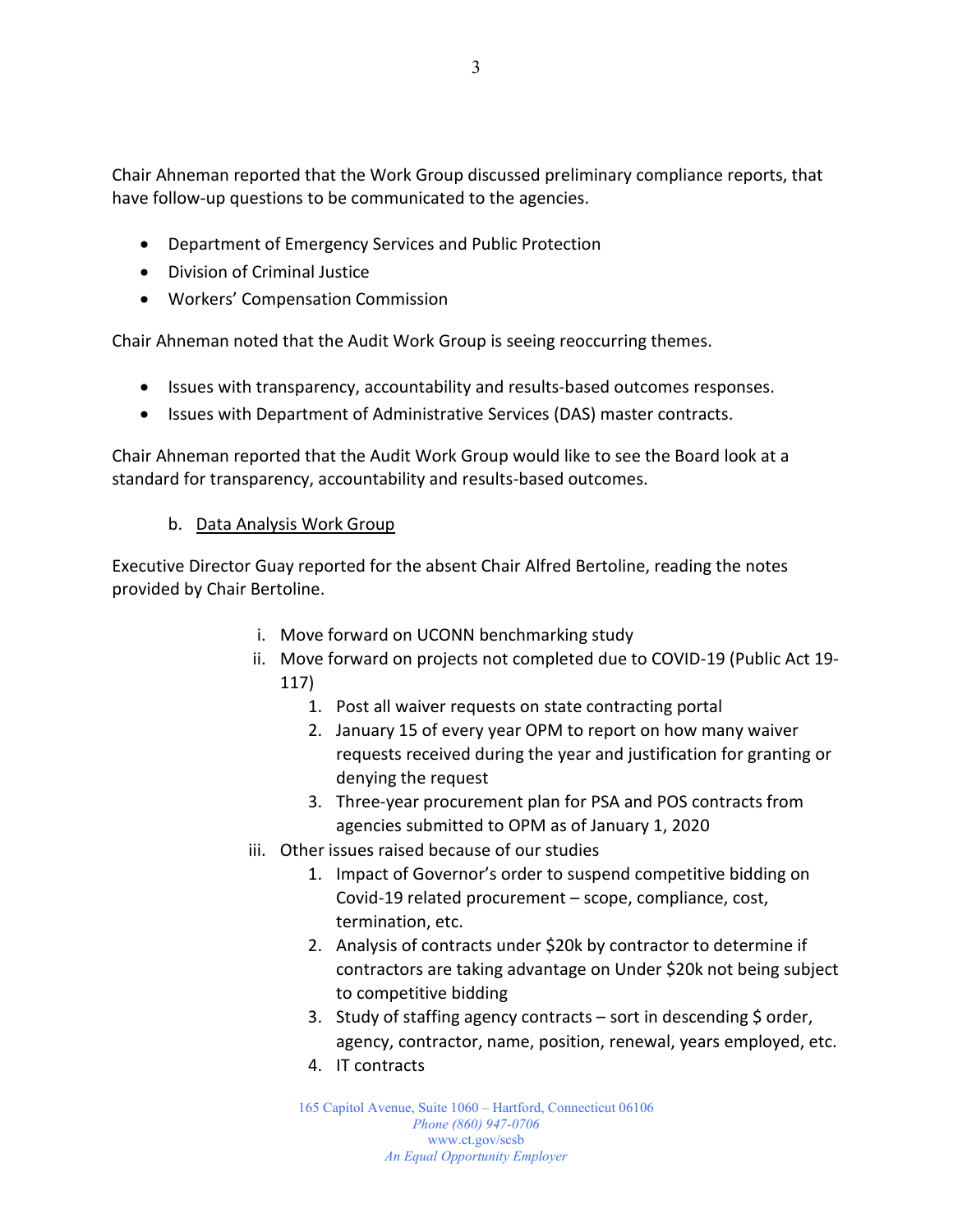- 5. Aging of contracts number of years including renewals
- 6. Auditor Findings contractor refusing to allow access to data without additional payment by the State to contractor in conflict to contract terms
- 7. Contracts where the contractor is selected and then the price is negotiated
- 8. Significant contracts not included in OPM's annual PSA report to the legislature such as Anthem and UnitedHealthcare/Oxford
- 9. Where do design/build projects get listed
- iv. Other Current issues
	- 1. Should we do a competitive bidding study on all quasigovernmental agencies of the State
	- 2. Jan. 3 article in Courant about the Governor hiring a public relations consultant with non-competitive bid for \$250k

Albert Ilg initiated a discussion concerning the Board working with the Department of Administrative Services and the Office of Policy and Management. Chair Lawrence Fox commented that with the pandemic everyone is doing the best they can.

#### 6. Discussion with Julia Fusfeld, OPM Procurement Policy Development Coordinator

Chair Fox reported that the Board had issued an invitation for Ms. Fusfeld to attend our meeting today. After communicating with Secretary Melissa McCaw of the Office of Policy and Management the March 12, 2021 meeting of the Board appears to be a more acceptable date for Ms. Fusfeld's attendance.

#### 7. Complaint concerning the Connecticut Port Authority

Chair Fox initiated discussion adding that this agenda item is also related to the next agenda item concerning the Materials Innovation and Recycling Authority.

Chair Fox reported that the Board's initial approach was to have Executive Director Guay and Xholina Nano take an initial look at the matter and report back to the Board. Chair Fox after discussion with Executive Director Guay noted that there is an immense amount of material to be reviewed and he proposed to the Board the establishment of a Special Committee of Inquiry to accelerate the Board's review. Chair Fox offered that he would Chair the special committee and he has asked Lauren Gauthier and Bruce Buff to join the committee and offered that anyone else who wished could join the committee.